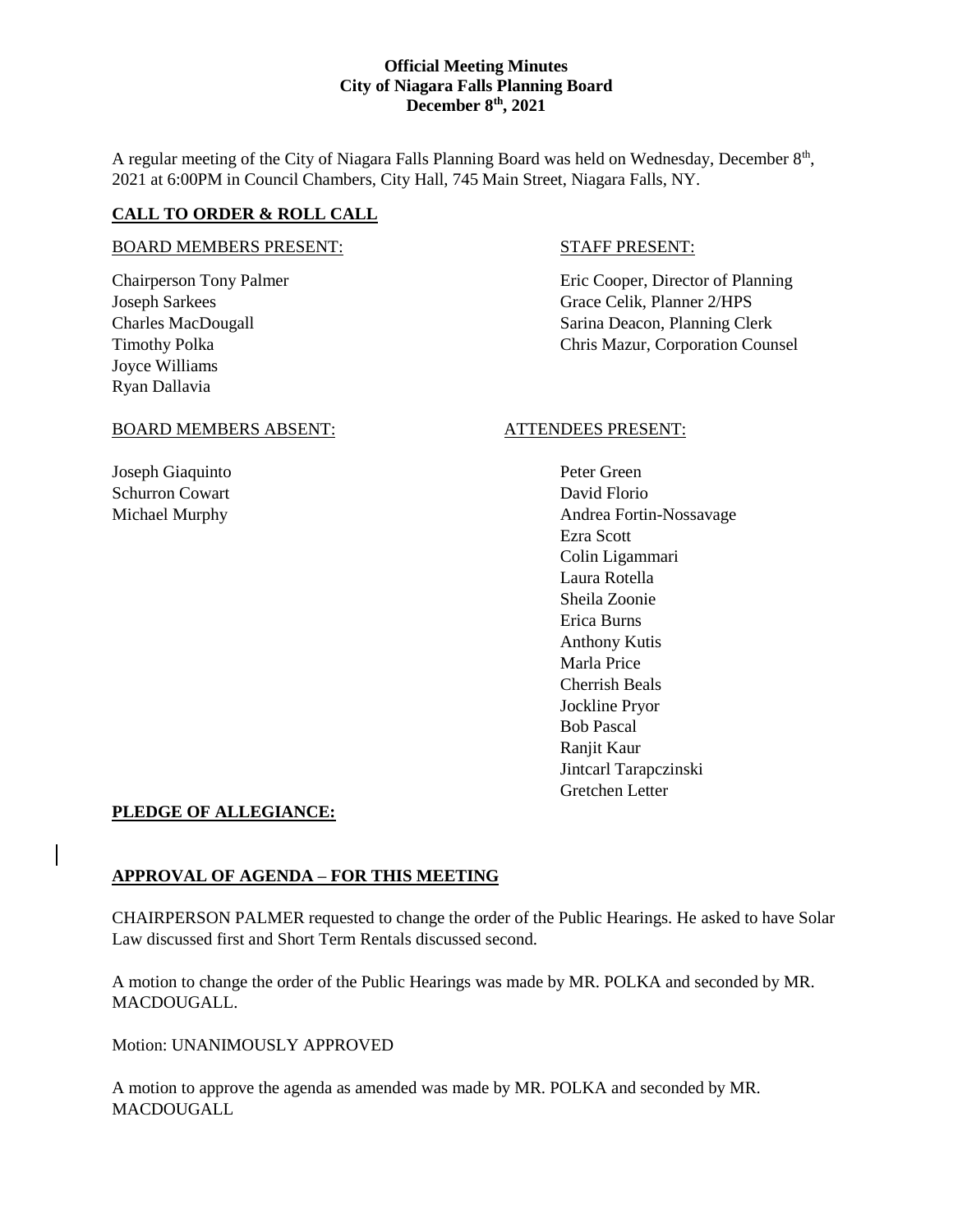### Motion: UNANIMOUSLY APPROVED

# **PUBLIC PARTICIPATION:**

Jockline Pryor, a resident at 507 5th Street, inquired about the properties that were recommended for disposal discussed at the September 22nd Planning Board meeting. CHAIRPERSON PALMER directed the question to MR. MAZUR from Corporation Counsel. MR. MAZUR said he would get that information to MS. PRYOR at a later date.

# **APPROVAL OF MINUTES**

A motion to approve the minutes from 10-20-21 was made by MR. SARKEES and seconded by MR. POLKA.

Motion: UNANIMOUSLY APPROVED

A motion to approve the minutes from 11-03-21 was made by MR. SARKEES and seconded by MR. POLKA.

Motion: UNANIMOUSLY APPROVED

# **PUBLIC HEARING:**

**1. Resolution of Niagara Falls City Council, relative to Amendment of City of Niagara Falls Zoning Ordinance and Schedule 8: Zoning Map for Regulation of Solar Energy Systems.**

CHRIS MAZUR read a memo dated on November 1<sup>st</sup>, 2021. This memo was written to the Niagara Falls Planning Board from MR. MAZUR, a representative from Corporation Counsel. It was labeled **Amendment of City Zoning Ordinance (Regulation of Solar Energy Systems)**. This memo was included in the Planning Board meeting packet for the Public Hearing.

CHAIRPERSON PALMER asked how the ordinance was going to lower the cost of electricity to owners of residential and commercial property owners. MR. MAZUR responded that it possibly could reduce costs due to the technology and bypass the typical forms of hydroelectricity that is generally used. MR. COOPER added that the ordinance clarifies using solar for one's own purpose and that grants could be given to help fund the purchase of solar on one's rooftop or in one's backyard and that would help reduce the energy cost.

CHARIPERSON PALMER asked if the City of Niagara Falls would be creating the grants. CHAIRPERSON PALMER added that the residents of Niagara Falls could already receive the grants.

CHAIRPERSON PALMER asked if adding a solar panel to a resident's property was considered a capital improvement to one's property and if the city wasn't giving that resident any money towards the capital improvement, what was the purpose of the ordinance?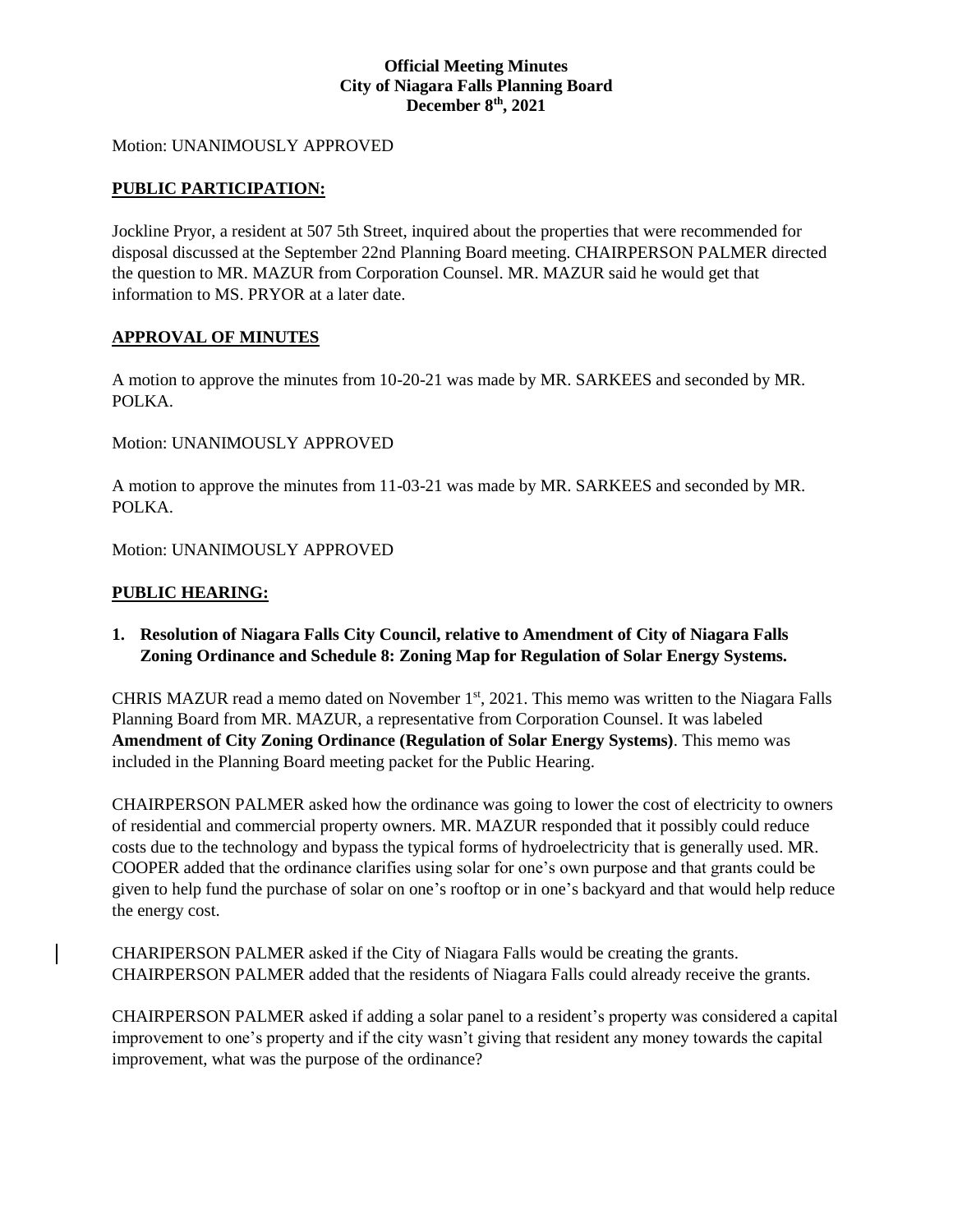MR. COOPER responded by saying the ordinance was there to clarify how it solar energy improvements are regulated since it was not specifically mentioned in the existing code.

SHEILA ZOONIE, from 544 5<sup>th</sup> Street, spoke and suggested that the City of Niagara Falls utilize its many open fields to use as solar fields.

JOCKLINE PRYOR spoke about how some property owners' roofs weren't strong enough to hold up solar panels. She also wondered where the open fields were at to put solar panels on. She emphasized that land was needed for the community. She asked who would be working the solar panels if they were to be constructed.

CHAIRPERSON PALMER reminded MS. PRYOR that there are 3 tiers to the ordinance and the particulars would be worked out as needed. CHAIRPERSON PALMER emphasized that the solar panels would be placed on private property, not just anywhere.

MS. PRYOR asked what the breakdown in ethnicity was for home owners in Niagara Falls. She emphasized that the City of Niagara Falls needed to work on property for the community.

With no other speakers, the Public Hearing for Zoning Amendment relative to Regulation of Solar Energy Systems was closed at 6:25PM.

# **2. Resolution of Niagara Falls City Council 2021-34, relative to Amendment of City of Niagara Falls Zoning Ordinance Chapter 1328.13 Short Term Rental Units.**

CHAIRPERSON PALMER emphasized that a vote would not be taking place at this meeting.

PETER GREEN, resident of 408 Pine Avenue #2, spoke…

"My name is Peter Green. I live at 408 Pine Avenue #2 here in Niagara Falls. 14301. I am a coowner of Niagara Vox Media Studios at 8705 Buffalo Avenue. I've lived here in Niagara Falls since 2016 and worked in tourism on this side since 2002. Prior to that, I worked nearly 20 years on the Canadian side of Niagara Falls and in Toronto.

My perspective comes from 20 years working in local tour companies, specialized niche travel and intimate tour groups exploring the unique elements of our region. For the past 12 years, I've also been a group leader for the Rhodes Scholar Program, delivered here pre-Covid, 5 to 8 times per year. So my background is strongly in the tourism industry. I participated with I Love NY for the Western New York delegation that welcomed the Chinese Travel Professionals when that market began traveling to this area. It was an introductory phase where we worked with their outbound leaders on what was here and what we could showcase for them.

Now much of my experience is antidotal and I appreciate Mr. Chairman and members of the committee for hearing me out. I do want to say for my fellow citizens, I am not refuting what you may feel are concerns about the amendment. But much of my experience is antidotal and I've been in this industry for 40 years and a lot of that 40 years I've answered one major question. Why is Niagara Falls, New York so subservient to Niagara Falls, Canada? I think part of that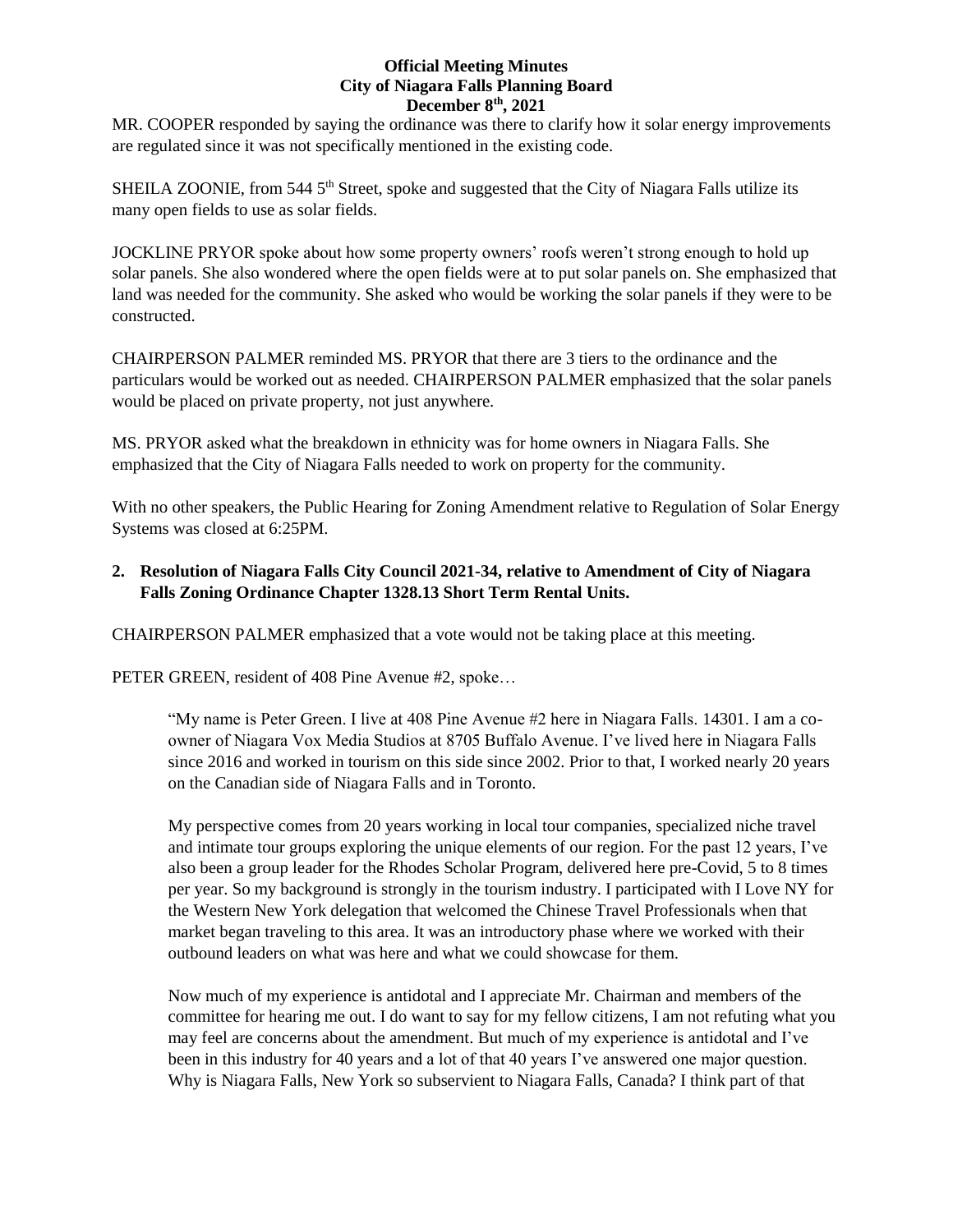comes from that fact that we tend to be behind the eight ball or behind the times in how we address our tourism market. I'm going to give you a quote from newsairbnb.com

*'In 2021, travel will become less about tourism and more about living, working and connecting safely away from home. AirBnB is ideally suited to meet the changing needs. Whether providing an entire home or just to take a break from the city or to reconnect with loved ones or try out a new neighborhood.'*

I bring this to your attention because one of the ways travelers are taking advantage of the new trends with AirBnB is called 'trying before they buy'. We are a city that actually offered money to move here as I recall some years ago. We're desperate to see our city regenerate and grow. A lot of people are turning to Airbnb's to test new neighborhoods and cities before making a long term commitment. From July 2021 to September of this year, there has been a 128% increase in guest reviews that mention 'relocation', 'relocate' or 'remote work' and 'trying a new neighborhood' in comparison to the same time frame from last year. So in the AirBnB industry, that is very different then someone who comes here to stay in a hotel. It is very easy to create what you could call a 'tourist ghetto'. You could create a tourist area that is wonderful with all these hotels, you could have BnB's close by as well. Right now, we are so sadly lacking in entertainment and activities that it really discourages the long term stay. But I believe our market would do far better to broaden the experiences open to our visitors. Our visitors' needs and desires are changing rapidly and I believe we are headed once again towards falling short on that.

These visitors are staying in Airbnb's outside the city core. They're not staying away from tourism. They're spending their money at Wegmans and Tops. They're dining in at restaurants on the Boulevard and Military Road. They're impacting on the community and people want to learn about these communities. They want to know who we are. Have you ever seen a group of Chinese guests, who come from China as a group, and they leave a restaurant and they walk up a nearby street and you see them taking pictures of people's homes? When I lived in Kenmore, people would walk into my driveway to take pictures of my backyard because the world wants to know how everyone else lives. And the AirBnB market allows an experience within a city, it allow visitors to choose what area of a city they want to have an impact on. I know there is good and bad in every decision you have to review. I hope we can see the good and the bad in this decision."

DAVID FLORIO, an AirBnB owner, spoke next. He explained that the area in which all the AirBnb's would be was very low income. He explained that the cost of their living would go up and cause them to leave. He explained that when he has guest at his AirBnb, he advises them onto where to and not to go in the city of Niagara Falls. MR. FLORIO agreed with MR. GREEN that visitors were curious about the city and the way the residents live. MR. FLORIO explained that if AirBnBs are only limited to one area, there would be more problems down the road.

ANDREA FORTIN-NOSAVAGE, resident at 8874 Lingbergh Avenue and AirBnB owner, spoke.

"Good evening. Thank you to Chairman Palmer and the other board members for this opportunity. My name is Andrea Fortin-Nosavage and I live at 8874 Linbergh Avenue. I want to thank you for the opportunity to participate here today. I'd like to speak in favor of the newly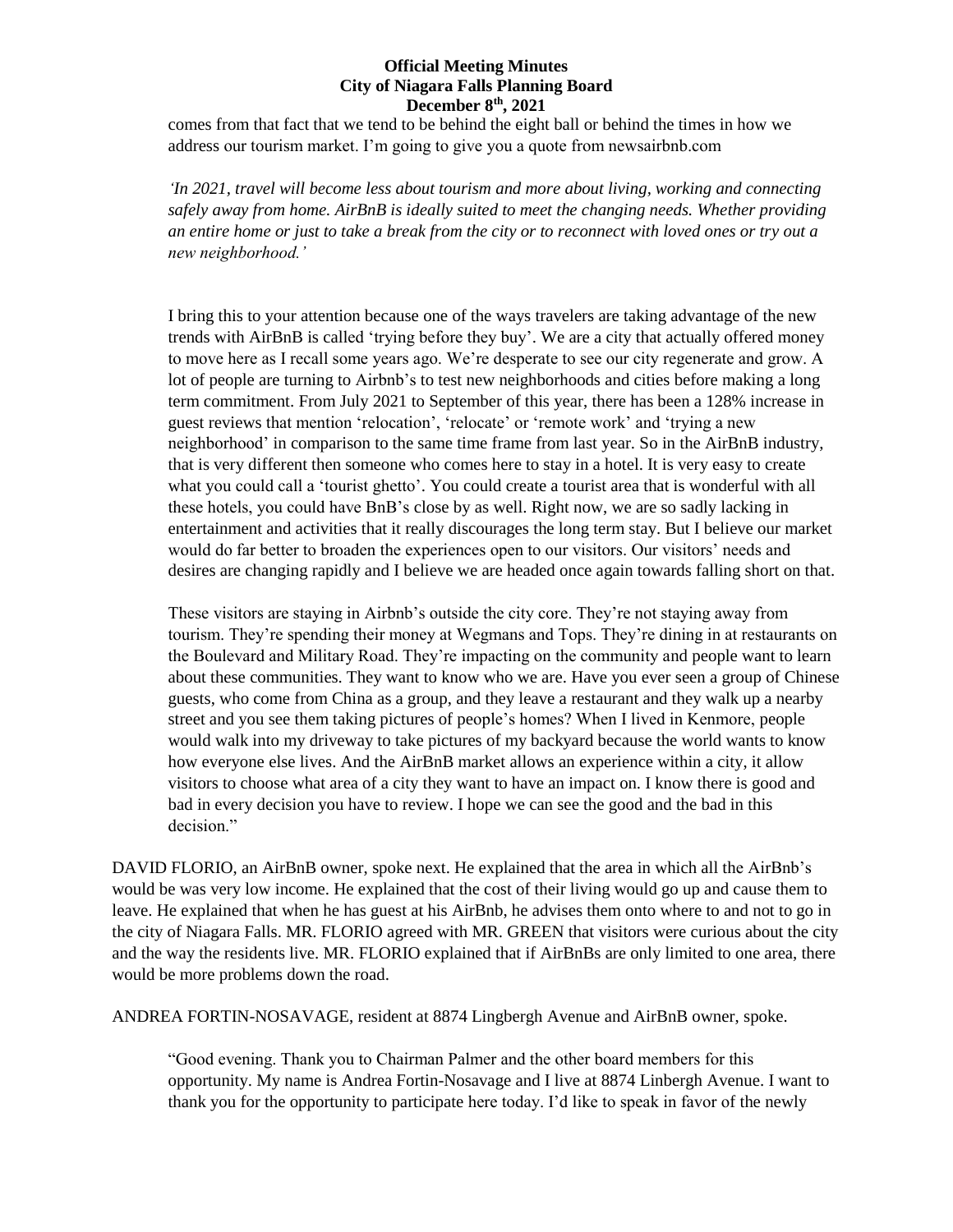proposed regulations. I also feel we should ensure we are allotting proper enforcement mechanisms with any new regulations that we create. I also want to say that I am an owner of an AirBnb in another state so I know a lot about different regulations, I know about running a business and I believe in prosperity. I believe in prosperity for all of us. We know the city needs business and I've been a lifelong resident. But I'm also thinking as I'm here speaking to you, it's really your purpose. The reason this board exists is to create a peaceful coexistence of business and prosperity for residents alike. Putting businesses, commercial enterprises and boutique hotels in our own neighborhoods has created a lot of concern and consternation in my neighborhood. Many of my neighbors are here, not because we want publicity, not because we want to talk about people on social media, we just want to live in our neighborhood and our homes peacefully and safely.

As Mr. Green mentioned, people want to go and live and work safely on a 'try and buy'. Well we did buy. We bought in our neighborhood and we lived there for 22 years. It has become increasingly difficult. Particularly when we have had issues and we've called Code Enforcement and nothing is done. Police are called and very little consequences happen. Many people in the STR community feel that enforcing the regulations that exist is something that has to happen. Because you can make as many laws as you want, but if you can't enforce them or if you're not properly, equally and fairly applying them, then what is the point? The other thing I want to say is that the STR issue was put on the ballot this last election and I believe that the people of this city spoke very resoundingly by their choice of candidates as to how they feel about that issue. And I would ask this Planning Board to respect the will of the community, the will of the people because the voters have spoken. I hope moving forward that the new City Council members will continue to monitor this issue and that the Planning Board can provide proper support for them so that people don't feel uncomfortable in their own homes and feel unsafe. I vote for prosperity for everyone, I believe in business, but I believe you have a responsibility to protect the residents that live here and I think that if you look back at any of the City Council meetings, you can perhaps see some of the notes that were submitted in writing. I know many of the STR people and my neighbors who have all taken opportunities to submit information. We spoke with Councilperson Soda and every single councilman so please listen to us, please ask us questions if you want to hear. Obviously we are here at this meeting to show our position on the issue. I recognize that both sides need to be able to speak and be able to coexist and I expect that this Planning Board will act in a way accordingly to the will of the people. Thank you for your time."

EZRA SCOTT, resident at 1735 Caravelle Drive, spoke. He explained the ordinance would cut residents off from taking advantage of the short term rental market and speed up the process of gentrification. He explained that the elected officials in Buffalo had even voted against a similar zoning ordinance. He also stated that the Code Enforcement Department needed more support if they were going to tackle issues within the STR community.

COLIN LIGAMMARI, resident at 4210 Washington Street and a STR owner, stated…

"Hello I'm Colin Ligammari. Owner/operator of two legally operating short term rentals in the LaSalle neighborhood, located outside of the proposed zone.

When I bought these two houses in 2017, they were the biggest eyesore on the block. Now they are lovely residential homes, where families come to stay for 29 days or less. During their stay, I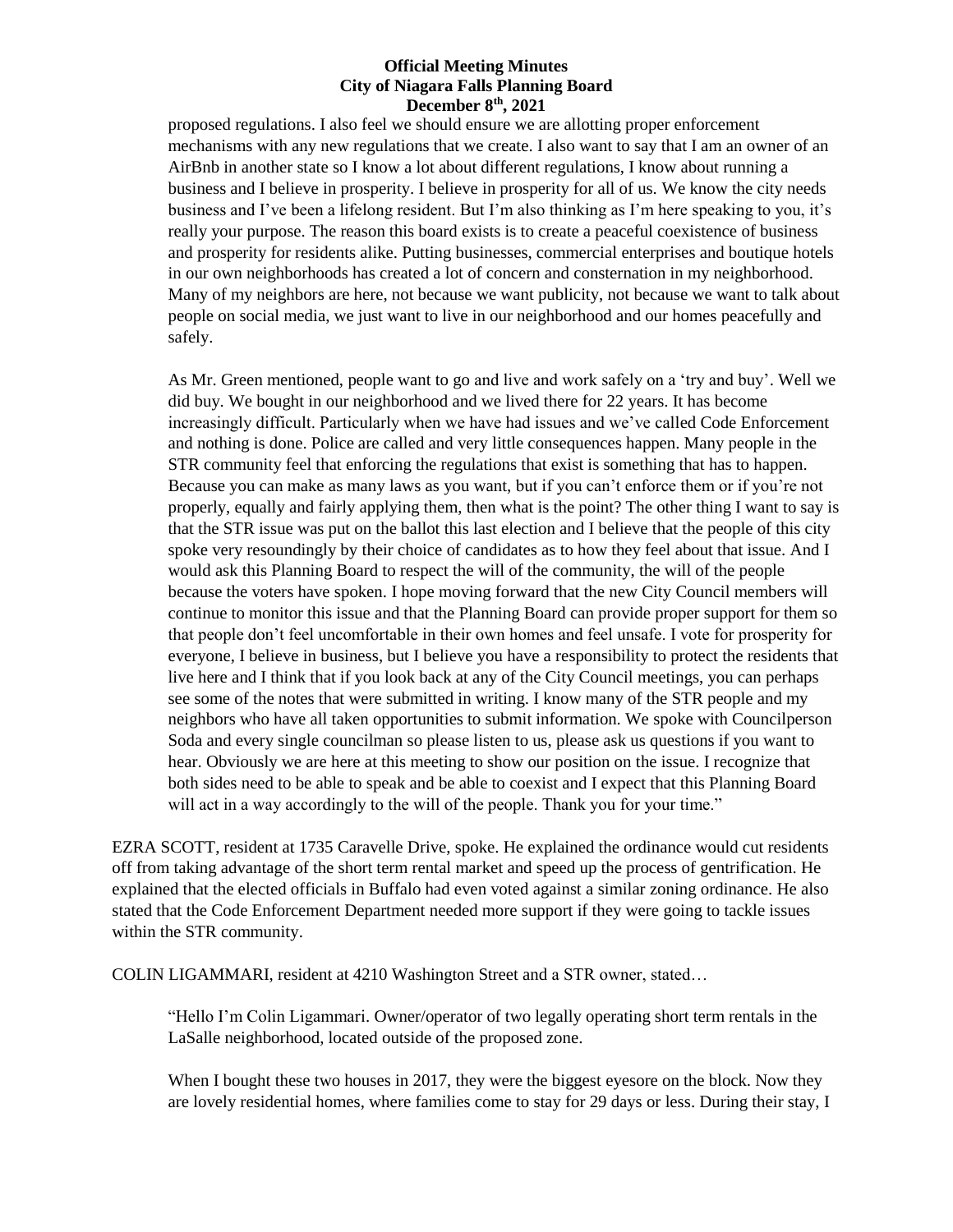guide them to the local businesses on Buffalo Avenue, which helps them stay afloat through the winter months. There are 10 small businesses that I share tourism dollars with, 12 months a year. Zoning STRs to downtown, stops the flow of those dollars to businesses in LaSalle. It will also stop payment to 4 single moms that I employ to help me care for the homes. It stops payment to the landscaping company, and the snow removal company as well electricians, plumbers and general contractors.

Another zoning side effect will be the displacement of residents inside the zone. Housing costs will skyrocket, rents will be unaffordable, and people will have to scramble to find new places to live while gentrification gets crammed down their throats. It's been proven that a multi-use city, is a safe city. Is it not a better option to distribute tourism dollars equitably throughout? I implore this board to not recommend this new ordinance until these inequities are satisfied. There are better solutions to manage growth, as well as any problems that may come up. We have to stop making small business people vote with their feet, before all we are left with is the Holiday Inn next to the McDonalds. And for the record, it was equity that was on the ballot."

LAURA ROTELLA, resident of 960 Creekside Drive, spoke…

"Thank you very much for this opportunity for me to express about my concern about Short Term Rentals or vacation homes in residential neighborhoods. They are not necessarily bad. But they do have the potential for being destabilizing and that has in fact occurred and it is not antidotal. Niagara Falls does not need any additional reasons to destabilize our neighborhoods. We are already dealing with endless party houses. Short Term Rentals do create a form of gentrification,

they just don't bring the people. They raise housing costs but they do not increase desirability to live in the city. I am all for tourists but for the one person that's going to buy a house, does that necessitate that we be 300+ and yes 2/3 of these short term rentals are illegal. That is not the legal operator's fault nor is it the city's fault. It is the platforms fault that allows businesses to open without verification from the municipality that they are in compliance with the code. I am also to understand that people rent these things as Long Term Rentals. The long term renters rent their homes for Short Term Rentals against the knowledge of the owner of the house. So the platforms are really creating a problem. And that does need to be addressed. But I don't think it needs to be addressed by the tax payers of this city. Multibillion dollar industries list these properties, they should be the ones to clean up the mess. Our code inspectors have more than enough to deal with, without having to clean that up. So I certainly hope that you would consider passing this ordinance. It is only for a year and it gets to be reviewed. I think that is pretty fair. And I could list numerous articles citing cons about Short Term Rentals in residential areas and cities, particularly tourist destinations. I will in fact send you a lengthy list of numbers of articles with regards to the cons. They only talk about the pros, they never want cons. There are pros so there are two sides. Please consider that, thank you very much."

# CHERRISH BEALS, owner of a STR, stated…

"There is a long list of reasons why the proposed STR ordinance should not be passed –

1 – It will impact the growth of tourism in Niagara Falls which ultimately impacts the revenues of our local businesses. A rough back of the envelope calculation of the revenue STRs currently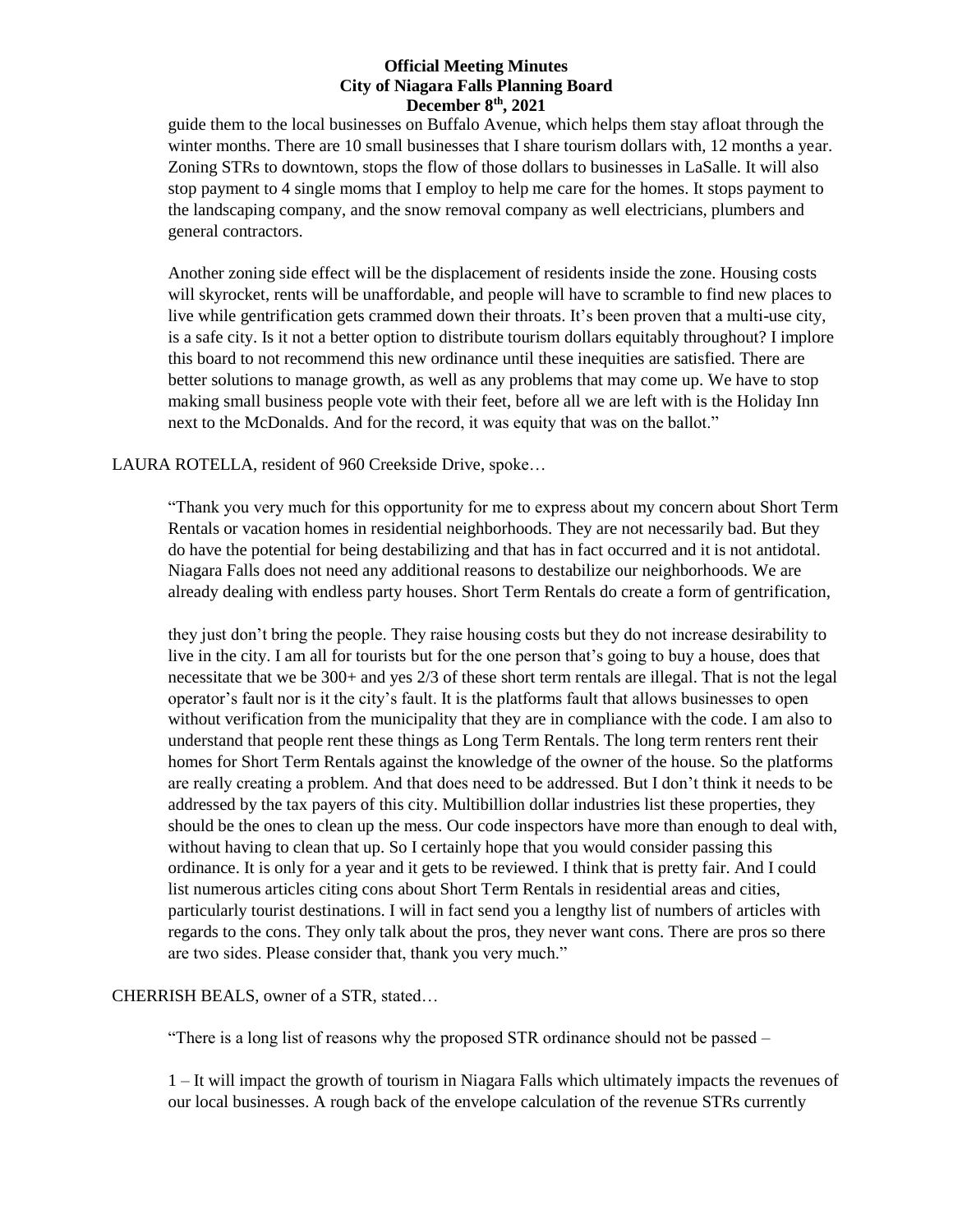bring to the city shows that. For example, there are  $\sim$ 400 STRs operating in the City of Niagara Falls right now according to AirBnB. If on average each hosts 4 guests for 130 nights a year and each of those guests spends \$88 a day (what is estimated to be the typical average spend for tourists (excluding lodging) in Niagara Falls each day) that equals \$18,304,000 a year!

2 – It is unconstitutional because it impacts my land use rights. As a residential home owner, which STRs are required to be zoned residential, I have the 3 basic property rights – I can purchase, sell or rent my property. That is why ordinances similar to this proposed STR ordinance don't exist for long term rentals.

3 – Short term rentals are not an issue in the City of Niagara Falls. We have plenty of housing stock so it is not taking from those seeking long term housing. Based on the response to our FOIA, very few complaints have been made to code enforcement regarding STRs and the handful that were made were regarding issues unrelated to guests such as high grass. We have been waiting since Jul 2020 for a response to our FOIA requesting a list of complaints/calls made to the Police Dept. for STRs. Especially after Councilman Tompkins made the unproven and false claim in one meeting that there were over 300. If the city was truly concerned about issues related to rentals within the city then they should be focused on the slumlords that own the long term rentals.

4 – Unhealthy gentrification will be forced upon the residents within the proposed STR zone.

5 – Tourist safety and the Niagara Falls brand will be compromised as it forces STRs to be in one of the highest areas of crime within the city.

6 – It is in direct contradiction with the City's Comprehensive plan. One specific example is under section

7 – General Citywide Policies subsection 7.1 Policy Area Land Use which states -

General Policy Statement:

It is the City's policy to ensure that the City's vision for development is supported by appropriate land use policies and regulations, and that the City pursue a fine-grained, mixed use approach to land use that respects the existing character of healthy, stable neighborhoods, while allowing the City to grow and revitalize.

In this section the City sets the 12 policies specific to land use. This ordinance is in direct violation of 5 which include -

1. Policy 7.1.1 Conserve and strengthen existing residential neighborhoods

Action 1 Promote development that rehabilitates existing housing stock within city n eighborhoods.

Remember, this is the section of the Comprehensive Plan that is not specific to the Core but is regarding the entire city of Niagara Falls.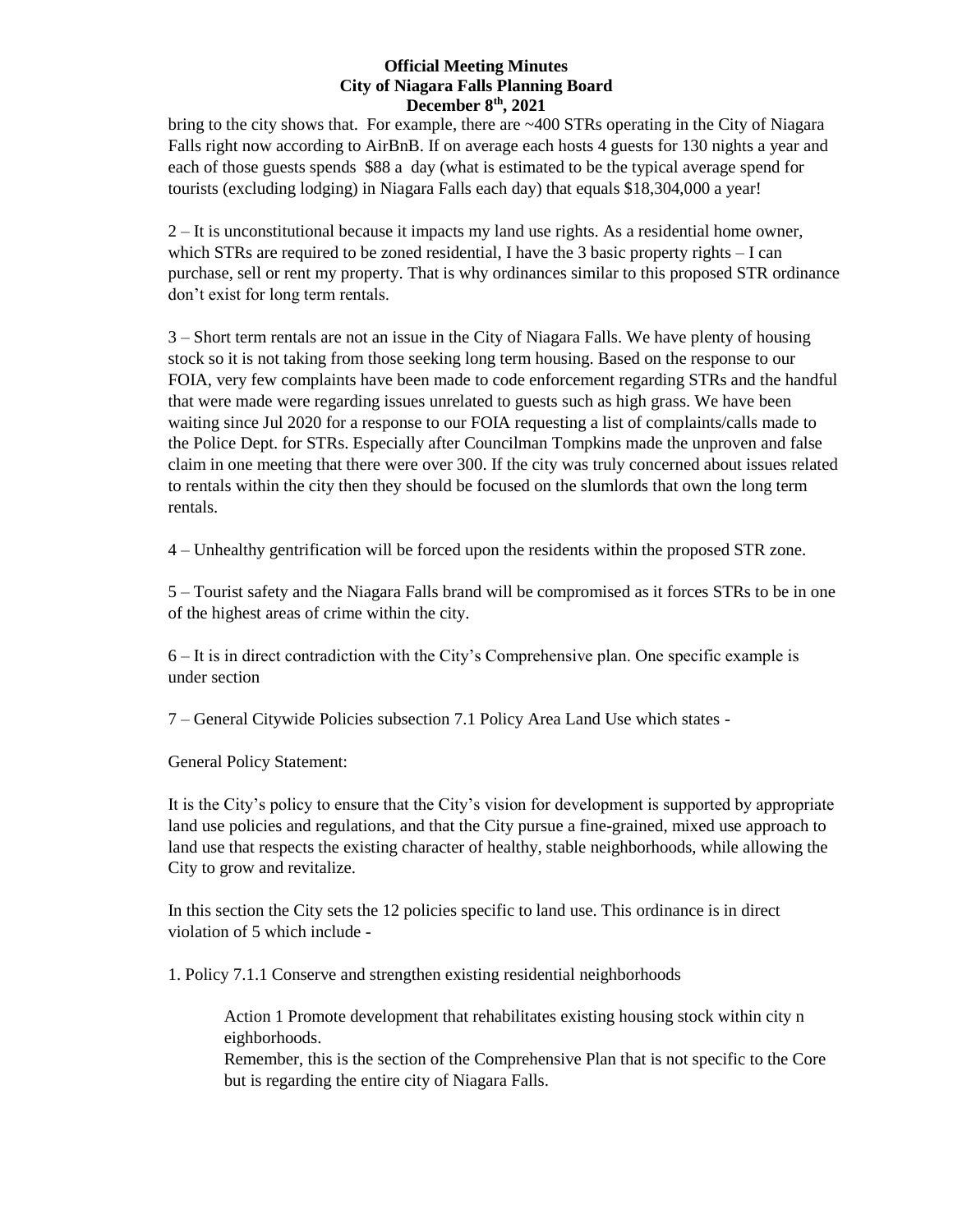2. Policy 7.1.2 Encourage a pattern for new development that incorporates a mix of uses at a variety of densities.

3. Policy 7.1.3 Pursue a "fine grained" approach to land use that allows uses to mix and benefit from one another.

4. Policy 7.1.4 Strengthen the Core City by encouraging higher density development that encompasses a mix of uses that supplies services to residents, especially to adjacent neighborhoods, as well as to tourists.

5. Policy 7.1.7 Encourage commercial and light industrial uses only where most appropriate. There are many other sections within the comprehensive plan that this ordinance is in direct violation of. As such, this ordinance should not be passed and implemented."

MS. BEALS then read four written statements that were prepared by people who could not attend the meeting.

## Lori McDermott – 612 3rd Street

"An attempt to change zoning and prohibit certain zones from having an STR, is a form of discrimination. Our neighborhood has benefited from guests staying in our home. Guests have benefited and enjoyed staying in our home. We have beautified our home and have watched neighbors start to take pride in their homes. The city has enjoyed and benefited from receiving our short term rental's hospitality tax. Removing our ability to make a living is detrimental to Niagara Falls. Additionally, how does having a short term rental differ from a long term rental? This is another form of the city's discriminatory actions that must end."

#### Rachel Novelli – 146 Old Carriage House Road, Grand Island NY

"By trying to pass this ordinance, you are trying to tell me I can only rent my house out long term? The wear and tear on my home for a long term rental is very bad, plus I would have to ask my renters if I can come and inspect and keep up the house and property. In my experience with long term renters (20 years), long term renters DO NOT want to allow you into the home. My short term renters keep the property nice, they follow house rules, which include quiet time after 10PM, no smoking on the property, no parties and only 4 people allowed into the home. They are held responsible and know they will be receiving a review which will affect their future ability to get a short term rental. So, they behave and treat the neighborhood and home very well. It is ridiculous to think that is a long term rental, with no rules, much less rent, no invested interest, and would keep the neighborhood and the home better and cleaner. Please do not opuses this ordinance, it is a clear violation of my rights as a homeowner."

### Elena Levine – 418 Hoyt Street, Buffalo NY 14213

"To Whom It May Concern,

My name is Elena Levin, and I'm an owner of STRs both in Niagara Falls (460 Memorial) and Buffalo. I have moved initially to Niagara Falls from Russia back in 2009 to pursue individual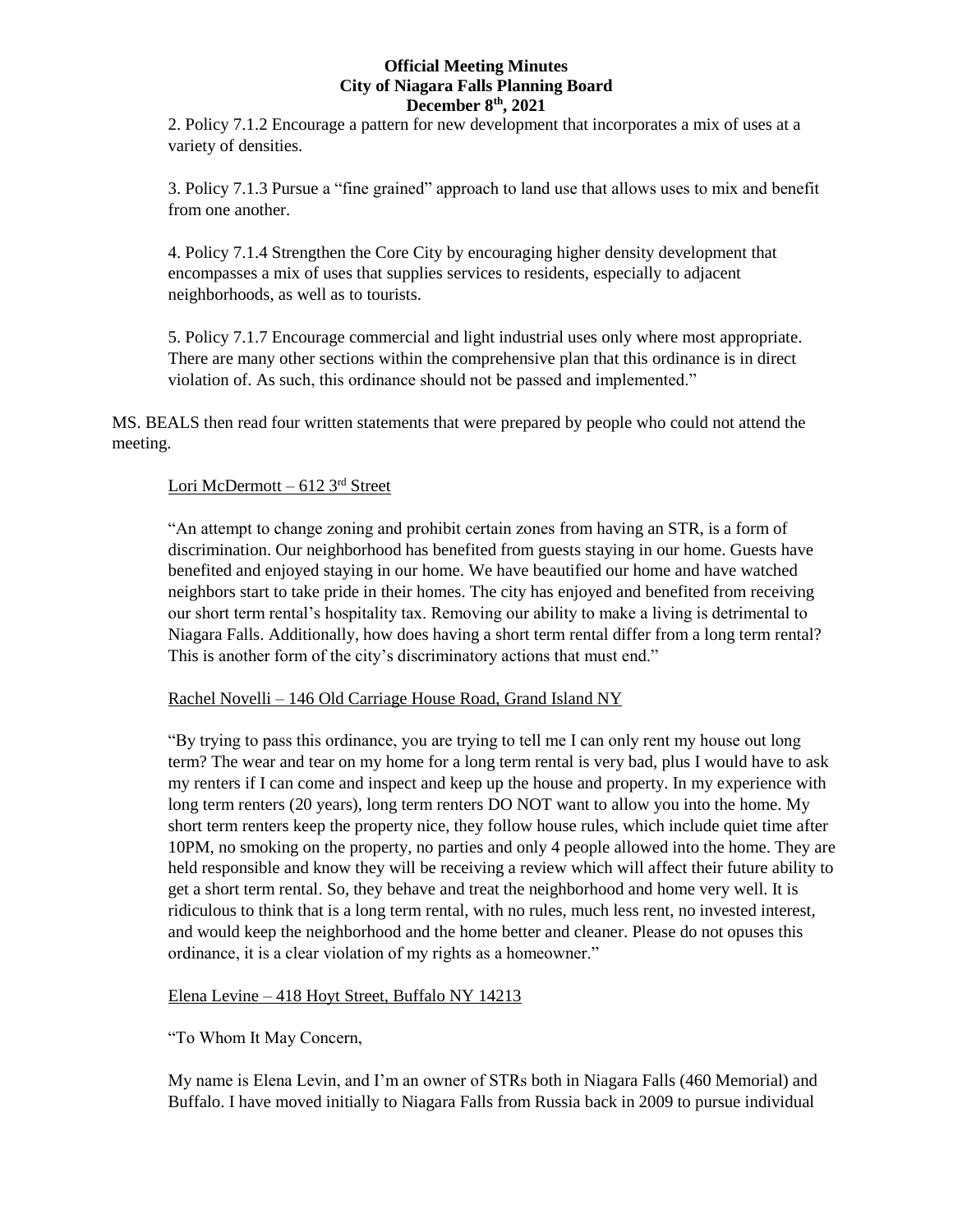and entrepreneurial freedom. I worked hard for the last 12 years and saved up enough money to invest in a STR property in Niagara Falls with my business partner in 2019. However, in the last two years, the local government has stifled my freedom as an entrepreneur and a member of the community trying to make a positive impact on Niagara Falls. The number of pressing regulations that Niagara Falls is trying to impose makes me feel like we, the people who are trying to make a change on the grassroots level, are not welcome in the city. That includes regulations like trying to impose unlawful taxes and limiting areas where STR can exist and operate. In the last few months, I have invested in two properties in Buffalo and Florida. Those could be the money invested in the Niagara Falls community that I chose to take somewhere else due to the uncertainty of current government regulation. I respectfully ask you to reconsider imposing limitations for a single zone for STRs and instead support the opportunities for a local entrepreneur to invest and revitalize different parts of the city that is in dire need of care and improvement"

# Marina Dorka-Salansky – 2578 LaSalle Avenue

"My name is Marina Dorka-Salansky. I moved to USA just four years ago from Zheleznodorozhny, Russia. I came here for 4 days, which turned into 5 months and now forever. My second day in Western NY was spent with a kind stranger who is now my husband and father of our two little girls. He loves showing the beauty of our area. We fell in love with each other in Niagara Falls and have invested in two properties. One in the "zone" and another outside the zone. We see the beauty and potential in this city. I cry about the struggles this potential ordinance would place on my properties. I've spent every last dollar in my pocket (twice) to help revitalize this city. I am not sure if we're safe here. I love both houses. I love my guests. I love USA. This is my job, my retirement, my college savings plans for my girls. I get sick watching the City Council on YouTube. This is unfair, will someone listen to me or my husband? Thank you."

BOB PASCAL, resident at 1321 James Avenue, spoke. He stated that the ordinance zone would make it difficult for people who want to invest in houses in the STR community. He also said the insurance requirement would be difficult. He stated he owns another property that was previously rented to long term tenants. He says his neighbors are happy – as he is - to have this property as a short term rental as it allowed him to make improvements to the property. He further stated that he believes there are many extra houses in the community currently deteriorating, many bad properties. He believes we should do what we can to find and allow people to invest in these properties.

ERICA BURNS, owner of 18 Cleveland Avenue and 1424 Walnut Avenue, spoke. She moved to Niagara Falls because it was affordable. She bought and originally rented her property to a long term tenant who trashed it. She said that operating her property as a short term rental allowed her to purchase another home and to be the first person in her family to be an entrepreneur. She further stated that STR's provided an extra level of safety during the COVID-19 pandemic and the revenue brought in during that time was due to STR's. Finally she stated that STR's are safer for tourists during the COVID emergency than are hotels.

ANTHONY KUTIS, resident at 921 Creekside Drive, spoke. He believes he is the only person in the room that lives directly adjacent to an AirBnB. He said this neighboring AirBnB has become the talk of the neighborhood due to music and pool parties. He stated that AirBnBs, when run properly, aren't even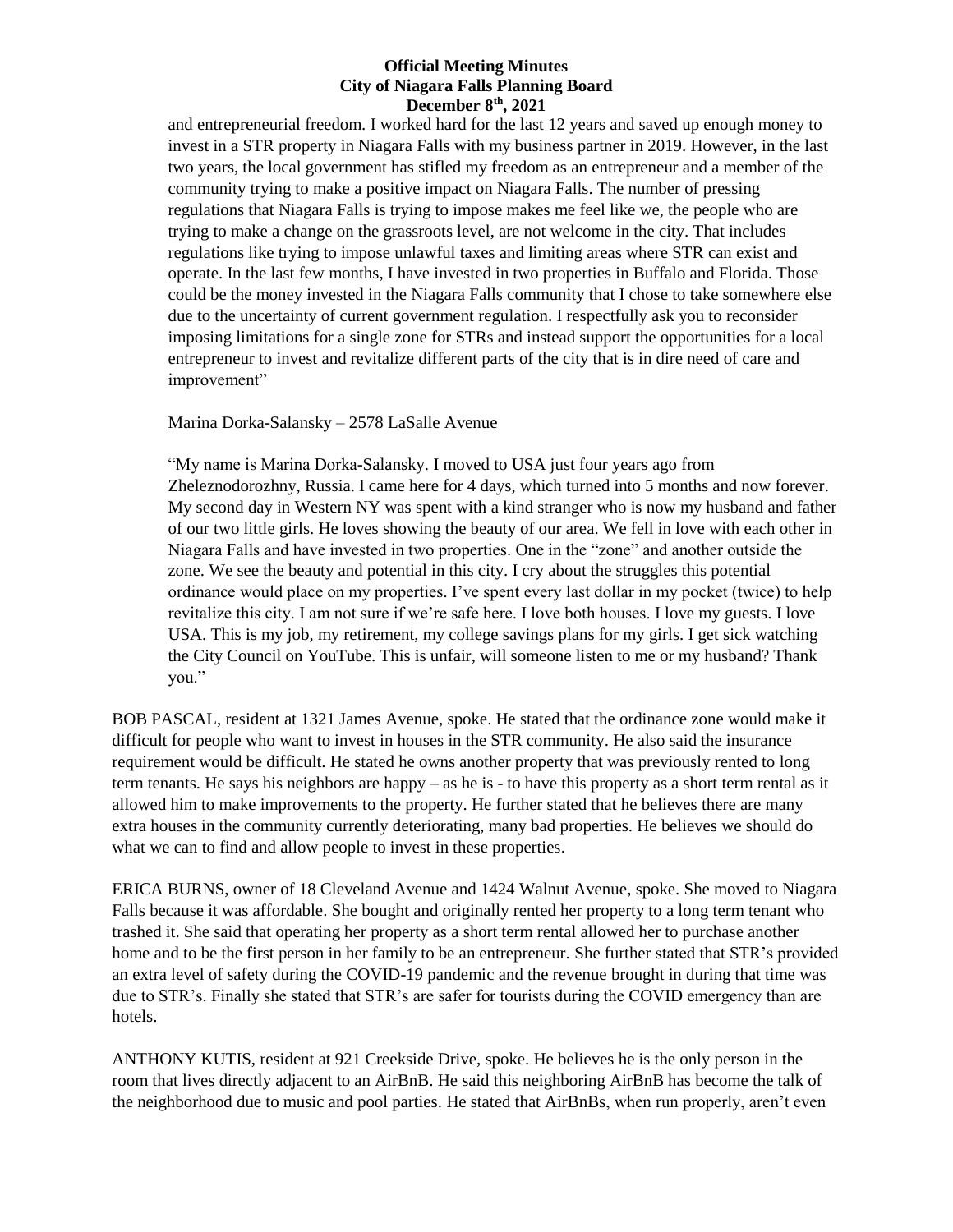noticeable in the community. He stated that certain AirBnB's made him uncomfortable in his own neighborhood. He stated that residents should not come second to a lucrative business. He believes people have different opinions about living next to AirBnB's and those that do not want this should not be treated the same as those that do. He believes whole blocks of homes are concerned about AirBnb's.

COUNCILPERSON SPAUNBAUER said he was thrilled to see so much communication on the ordinance issue. He further asked that people read what was submitted to the Niagara County Planning Board and to note that it was unanimously approved by the Niagara County Planning Board.

ALICIA N, resident at 2259 Willow Avenue, spoke about the ordinance. She stated that she recently got a new job hosting AirBnB's and is a property manager for her boss. She is in the process of rehabbing 8 homes, 3 of which were condemned. She said that her neighbors love the AirBnB and she does not allow properties. She believes AirBnB's are allowing the condemned housing to be brought back to life.

BOB PASCAL, resident at 1321 James Avenue, spoke again. He believes there is commonality between the two groups in the audience. He said as the Chair of the Niagara Falls Landlord group, they tried to identify violations and unsightliness to be remedied. He said we should correct existing violations before adding new rules.

With no other speakers, the Public Hearing for Zoning Amendment relative to Chapter 1328.13: Short Term Rental Units was closed at 7:15pm

# **ACTION ITEMS:**

1. Approval of the 2022 Niagara Falls Planning Board Meeting Schedule

CHAIRPERSON PALMER asked if anyone had any issues with the listed dates for 2022. MR. COOPER asked if anyone had any issues with the meeting on November  $23<sup>rd</sup>$ , 2022 with it being the day before Thanksgiving. He asked if the Planning Board wanted to leave it on the schedule. CHAIRPERSON PALMER said they could wait until the October 9<sup>th</sup> meeting to see if they wanted to cancel the November 23<sup>rd</sup>, 2022 meeting. It was decided that the meeting would be left on the schedule.

# **OLD BUSINESS:**

# **NEW BUSINESS:**

CHAIRPERSON PALMER brought up the next meeting on December 22nd at 6:00 PM. He asked if the members were ok with holding this meeting or if they felt it should be cancelled with the next meeting being January 12<sup>th</sup>. MR. POLKA asked if it could be rescheduled to December 29<sup>th</sup> at 6:00 PM. With board consent, CHAIRPERSON PALMER said they would reschedule the December 22<sup>nd</sup> meeting to December 29<sup>th</sup>.

# **PLANNING REPORT:**

MR. COOPER wanted to keep CHAIRPERSON PALMER updated with the DRI Project (Downtown Revitalization Initiative) He stated there was not much movement. MR. COOPER stated that the work plans were still being finalized with the state. MR. COOPER reminded the board of the three current